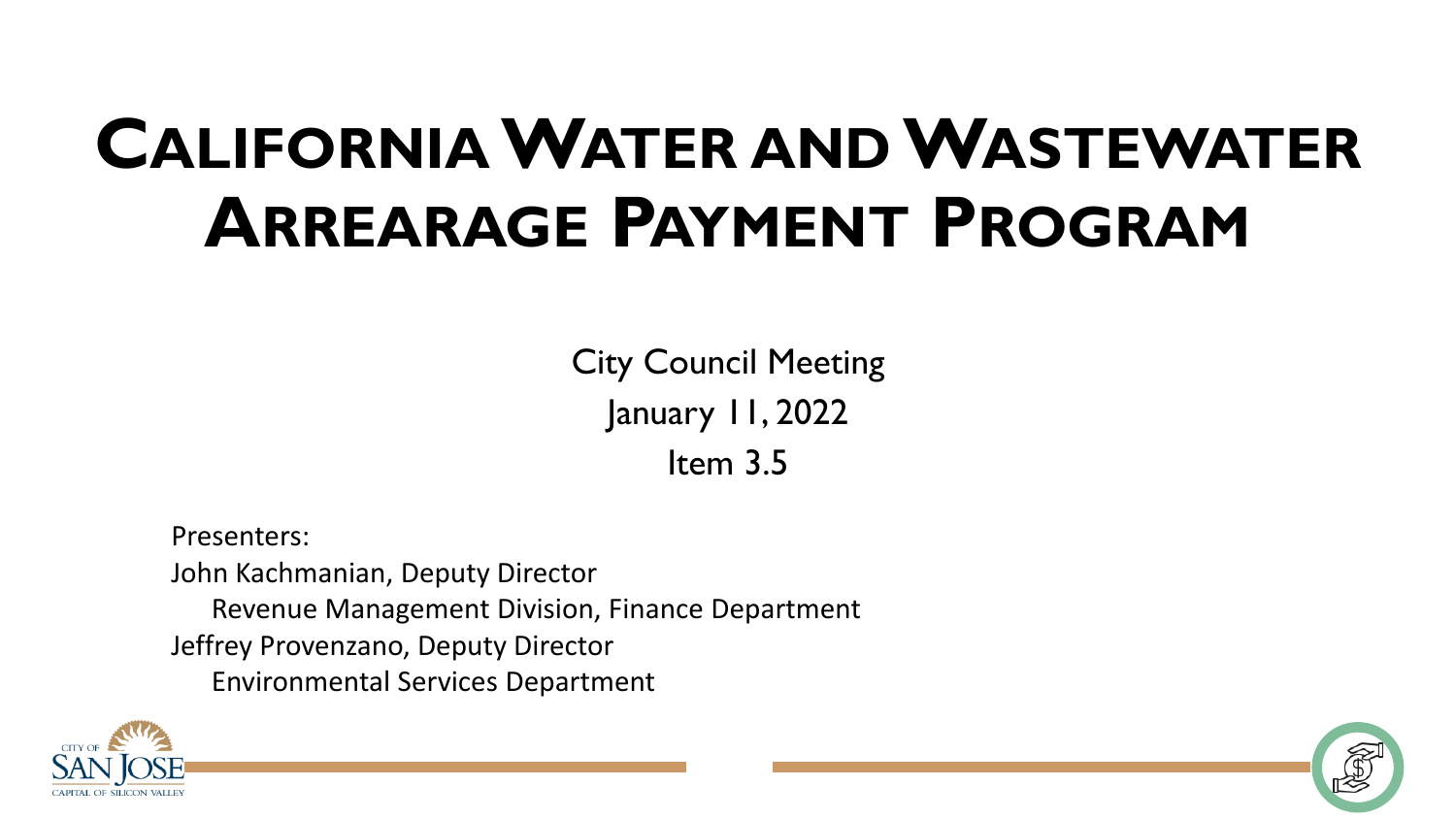## **BACKGROUND**

- San José Municipal Water System ("Muni Water") provides water to about 130,000 people (approximately 26,000 customer accounts) in the North San José, Alviso, Evergreen, Edenvale, and Coyote Valley areas.
- Muni Water Customer Assistance Programs since March 2020 COVID-19 Emergency **Declarations** 
	- City Council ordinance suspended late charges for water bills with due dates ranging from March 17, 2020 through June 30, 2020.
	- State of California April 2020 moratorium on utility disconnections for nonpayment expired December 31, 2021.
- Financial hardship due to the COVID-19 pandemic continues for many San José residents and businesses
	- In December 2019, Muni Water customers had a cumulative outstanding balance of approximately \$250,000; this balance has grown to approximately \$1.4 million as of June 2021.

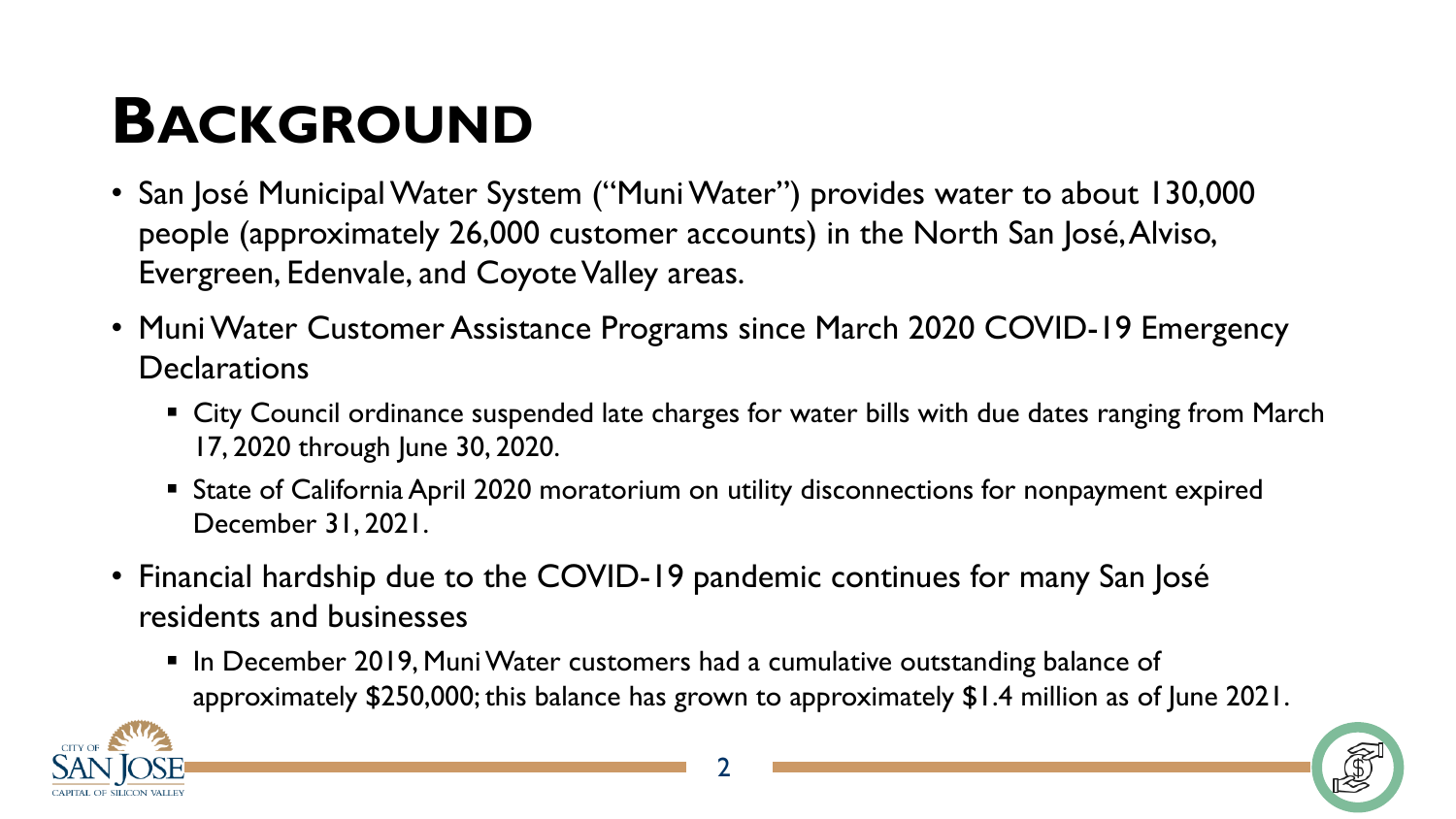## **CALIFORNIAWATER ANDWASTEWATER ARREARAGE PAYMENT PROGRAM**

- The State of California requested \$1 Billion in American Rescue Plan Act ("ARPA") funding to establish the State of California Water and Wastewater Arrearage Payment Program ("Program")
- The State Water Resources Control Board ("SWRCB") is the cognizant agency
- Program distributes funding to eligible water providers with accrued residential and commercial arrearages during the relief period of March 2020 through June 2021 ("Relief Period")



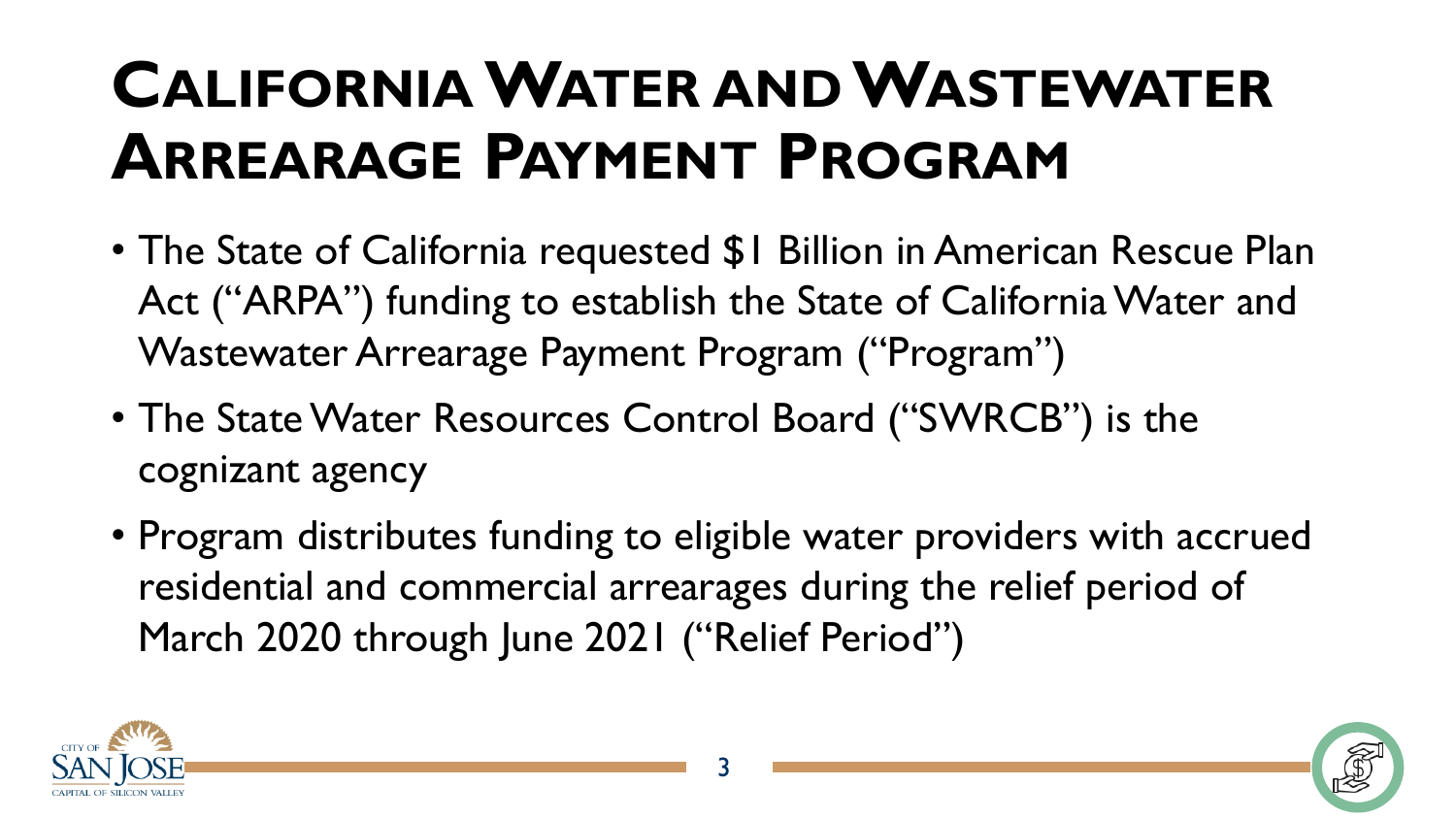## **PROGRAM TERMS & CONDITIONS**

- Participating Water Providers must:
	- Allocate payments as bill credits to customer accounts within 60 days of receiving payment;
	- Waive customer late fees for any arrearages accrued during the Relief Period;
	- Notify customers of the amount credited, and offer to enroll customers with remaining debt into a payment plan;
	- Not discontinue water service until the customer defaults on the payment plan or misses the deadline to enroll in the payment plan;
	- **Report on expenditures and customer credits.**



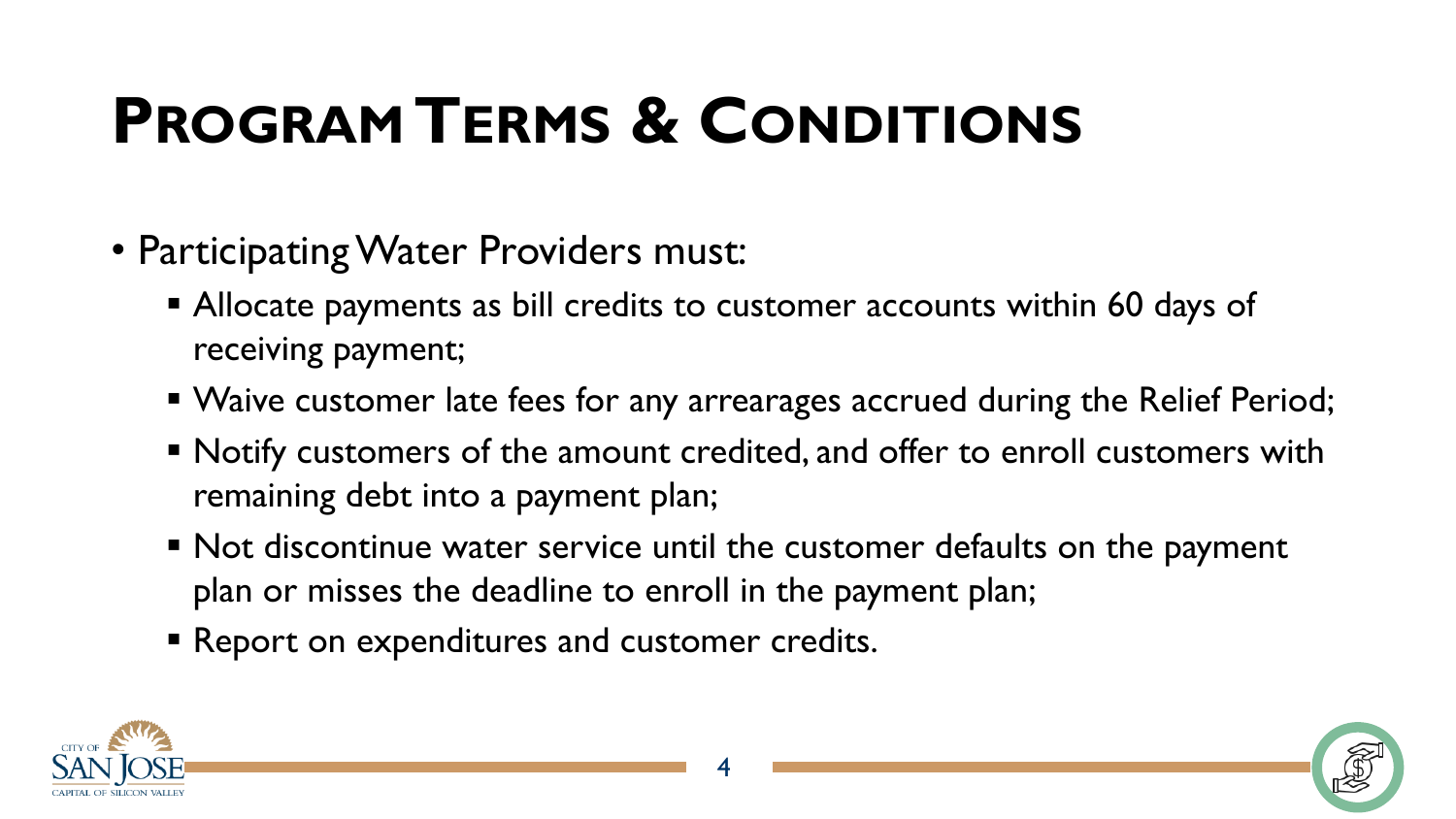# **SAN JOSÉ ALLOCATION**

|                            | <b>Late Fees</b>          |         |                |         |              |           |
|----------------------------|---------------------------|---------|----------------|---------|--------------|-----------|
| <b>Customer Type</b>       | <b>Service Arrearages</b> |         | (to be waived) |         | <b>Total</b> |           |
| Water – Single Family      |                           | 595,478 |                | 368,718 |              | 964,196   |
| Water – Commercial         |                           | 47,941  |                | 44,865  |              | 92,806    |
| <b>Subtotal Arrearages</b> |                           | 643,419 |                | 413,583 |              | 1,057,002 |

| <b>Estimated 3% Administrative</b><br><b>Funding Allowed</b> | 19,303  |  |
|--------------------------------------------------------------|---------|--|
|                                                              |         |  |
| <b>Total Program Funding Estimated</b>                       | 662,719 |  |



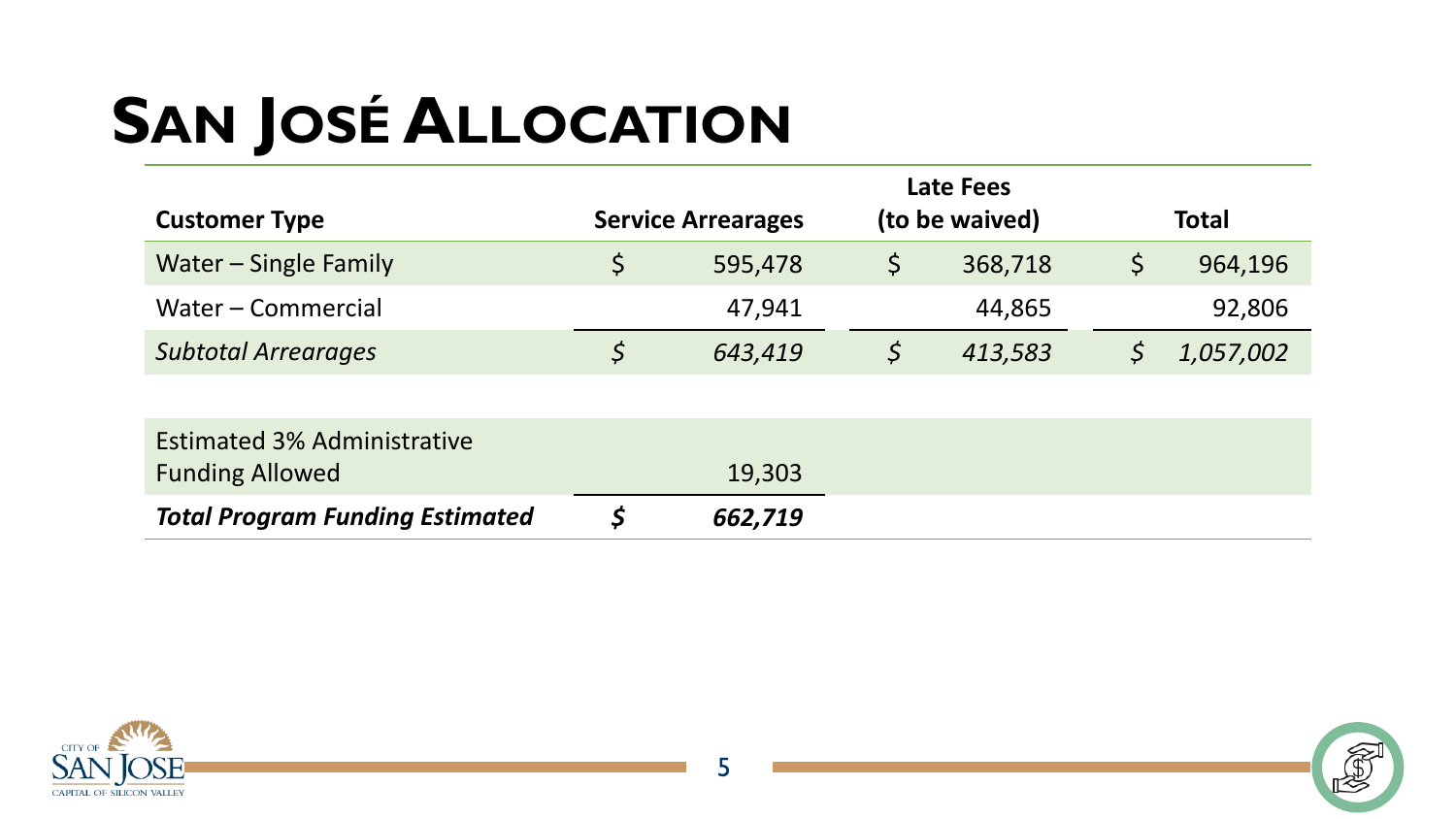### **MUNIWATER CUSTOMERS RECEIVING ARREARAGE ASSISTANCE**

• Arrearage Credits by District (Districts 4, 7, 8)